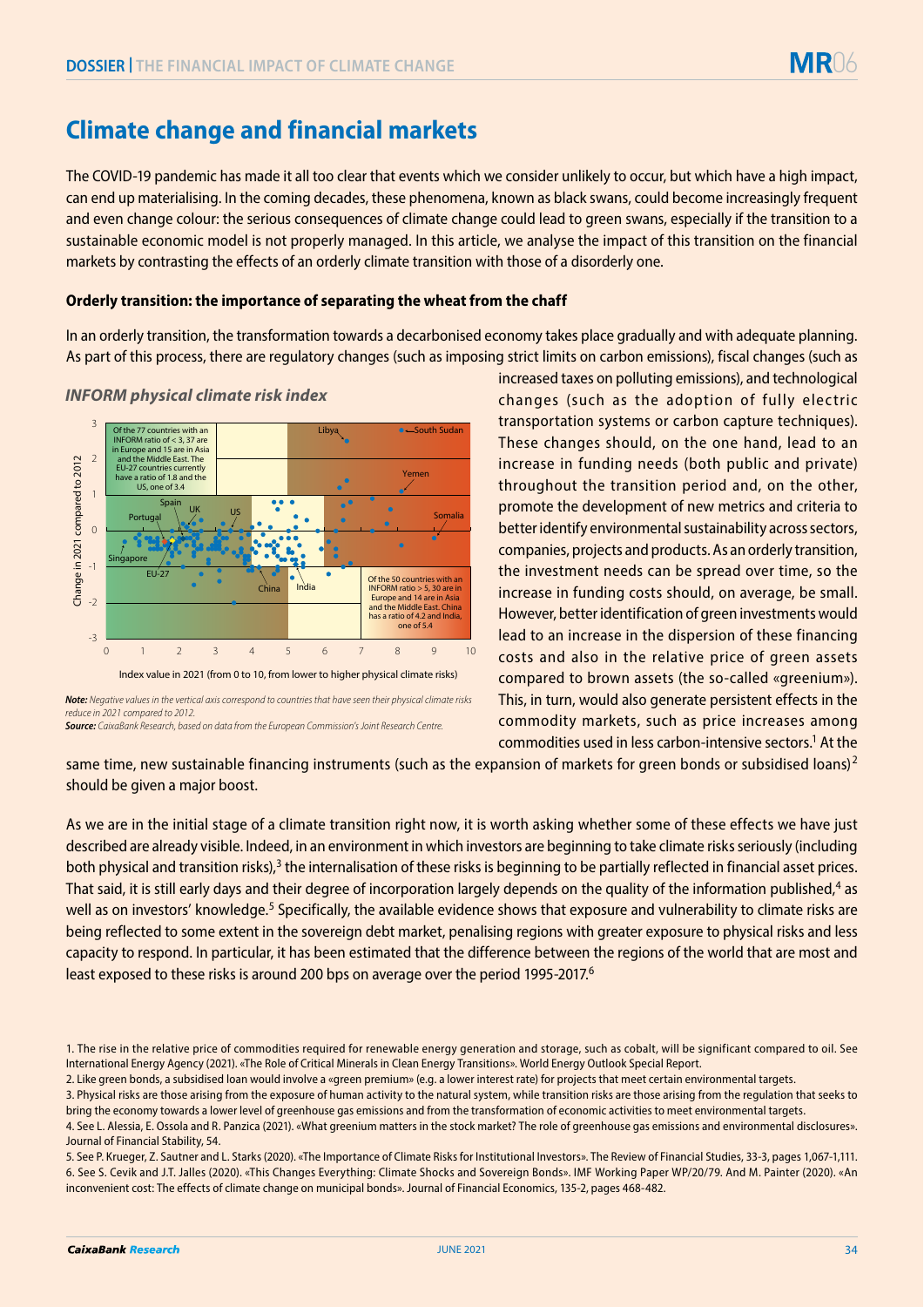These results suggest that the economic players participating in the sovereign debt market take the scientific evidence on the effects of climate change into account, probably due to the existence of a sufficient quantity and quality of public information on the physical risks of climate change at the geographic level. Indeed, the scientific consensus tells us that the physical risks of climate change will be asymmetric – they will vary depending on each country's geographical location, economic structure and institutional capacity – and non-linear. In addition, we already have a physical risk index for each country, calculated using the INFORM risk model, based on their exposure to these risks, their vulnerability and their ability to mitigate them.7 After analysing this index, we can highlight three elements. Firstly, mitigation and adaptation strategies have already had positive

effects since 2012 in some regions of the world, as shown in the first chart. Secondly, the geographical distribution of the risk is uneven. Finally, the risk is asymmetric, since more than 70% of cumulative global emissions originate in countries with low physical risks, according to data from the Global Carbon Project. This implies that the physical costs of climate change are highly unlikely to directly affect the worst-emitting regions and that the design and implementation of adaptation and mitigation plans, supported by international cooperation mechanisms, will be essential.

In the case of equities, some asset prices do not seem to adequately incorporate relevant climate risks, which is consistent with the hypothesis that the mechanisms in place for reporting and disseminating more detailed information on climate risks still need to be improved. As an example, there have been no significant changes in the price of assets in the agri-food or real estate sectors, despite the risk of drought or flooding in coastal areas being widely documented.8

In contrast, in the corporate debt market the internalisation of transition risks is already beginning to be reflected in investors' valuations, as we see an improvement in corporate ratings among European and North American companies which report their carbon emissions, as well as their future targets for reducing those emissions (see second chart). There is also evidence that investors take into account companies' own carbon footprints and penalise the most polluting among them.9 Moreover, this «green premium» increases in periods when the public impact of climate change is more visible.

#### **Disorderly transition: more abrupt changes**

*Estimated impact on corporate ratings of reporting carbon emissions and future emission reduction targets Change in the corporate rating in the period 2016-2019 (a higher rating indicates a better assessment of the company)*

MR06



**Note:** The chart shows the coefficients from a panel regression of credit ratings and environmental *metrics in a sample of annual data from 859 non-nancial listed companies in Europe and the US*  between 2016 and 2019. The coefficients of the disclosure of climate information and future targets *(orange columns) are statistically signicant.*

*Source: European Central Bank (2021). «Financial Stability Review - May 2021».*

A disorderly transition would consist of an initial phase of inaction, followed by abrupt changes in the regulatory environment or in fiscal policy in order to contain the risks following the materialisation of extreme weather events and an unmanageable rise in temperatures. In this context, there could be a sudden

<sup>7.</sup> See M. Marin-Ferrer, L. Vernaccini and K. Poljansek (2017). «Index for Risk Management – INFORM Concept and Methodology Report». Joint Research Centre - Publications Office of the European Union.

<sup>8.</sup> See, for example, H. Hong, F.W. Li and J. Xu (2019). «Climate risks and market efficiency». Journal of Econometrics, 208-1, pages 265-281. And A. Bernstein, M. Gustafson and R. Lewis (2019). «Disaster on the horizon: the price effect of sea level rise». Journal of Financial Economics, 134-2, pages 253-272. 9. See E. Ilhan, Z. Sautner and G. Vilkov (2021). «Carbon Tail Risk». The Review of Financial Studies, 34-33, pages 1,540-1,571, in a study on how emissions affect put options of companies that make up the S&P 500.